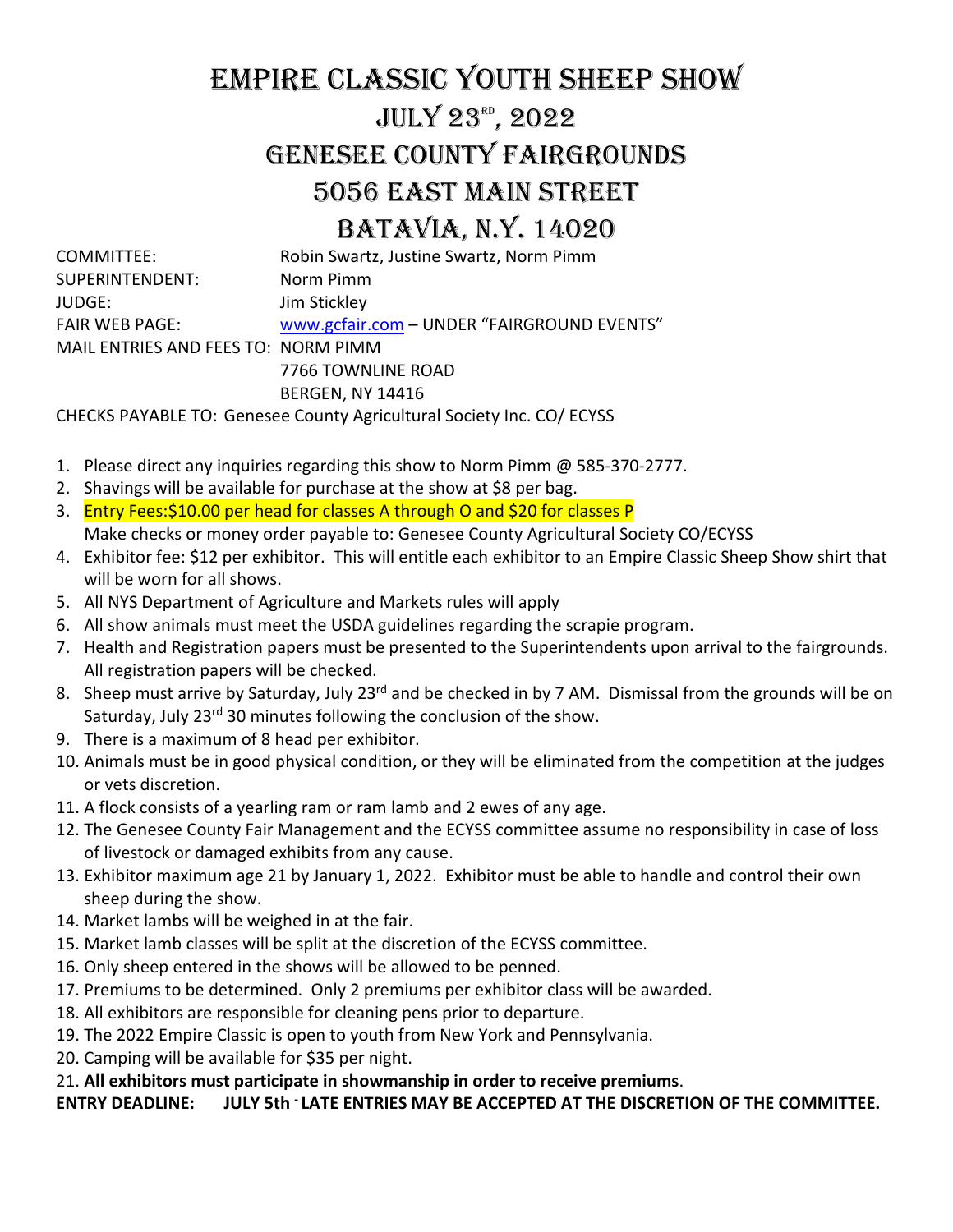#### BREEDS:

- A. BORDER CHEVIOTS
- B. DORSET
- C. DORSET ADVANTAGE
- D. HAMPSHIRE
- E. OXFORD
- F. SHROPSHIRE
- G. SOUTHDOWN
- H. SUFFOLK
- I. TUNIS
- J. NATURAL COLORED
- K. WETHER SHEEP/ CROSSES
- L. ALL OTHER WHITE FACED WOOL BREEDS
- M. ALL OTHER BLACK FACED WOOL BREEDS
- N. ALL OTHER WHITE FACED MEAT BREEDS
- O. ALL OTHER BLACK FACED MEAT BREEDS
- P. MARKET LAMB

Top 5 Market Lambs will get paid the following.

 $$400$  for  $1<sup>st</sup>$ \$250 for 2<sup>nd</sup>  $$125$  for  $3<sup>rd</sup>$  $575$  for  $4<sup>th</sup>$  $$50$  for  $5<sup>th</sup>$ 

#### CLASSES:

- 1. YEARLING RAM (1YR AND LESS THAN 2 YRS)
- 2. FALL RAM LAMB (9/1/21 12/31/21)
- 3. SPRING RAM LAMB (ON OR AFTER 1/1/22)
- 4. YEARLING EWE (1YR AND LESS THAN 2 YRS)
- 5. FALL EWE LAMB (9/1/21 12/31/21)
- 6. SPRING EWE LAMB (ON OR AFTER 1/1/22)
- 7. FLOCK

#### SHOWMANSHIP CLASSES

- 8. SENIOR EXHIBITOR 14 YRS OR OLDER BY 1/1/22
- 9. JUNIOR EXHIBITOR 13 YRS OR YOUNGER ON 1/1/22
- 10. NOVICE EXIBITOR UNDER 10 YRS ON 1/1/22
- 11. PEEWEE EXIBITOR MUST BE A FIRST TIME SHOWING AND UNDER THE AGE OR 8

### **ADDITIONAL AWARDS WILL BE GIVEN FOR**

CHAMPION AND RESERVE CHAMPION MARKET LAMB

SUPREME RAM AND RESERVE RAM

SUPREME EWE AND RESERVE EWE

SUPREME FLOCK AND RESERVE FLOCK

CHAMPION / RESERVE CHAMPION SHOWMAN -  $1^{ST}$  AND  $2^{ND}$  OF EACH DIVISION ABOVE WILL COMPETE FOR MASTER SHOWMAN

SHOW ORDER WILL BE POSTED FRIDAY JULY 22ND

Twist of Fate Show Supplies will be at the event so please feel free to contact them for any of your supply needs.